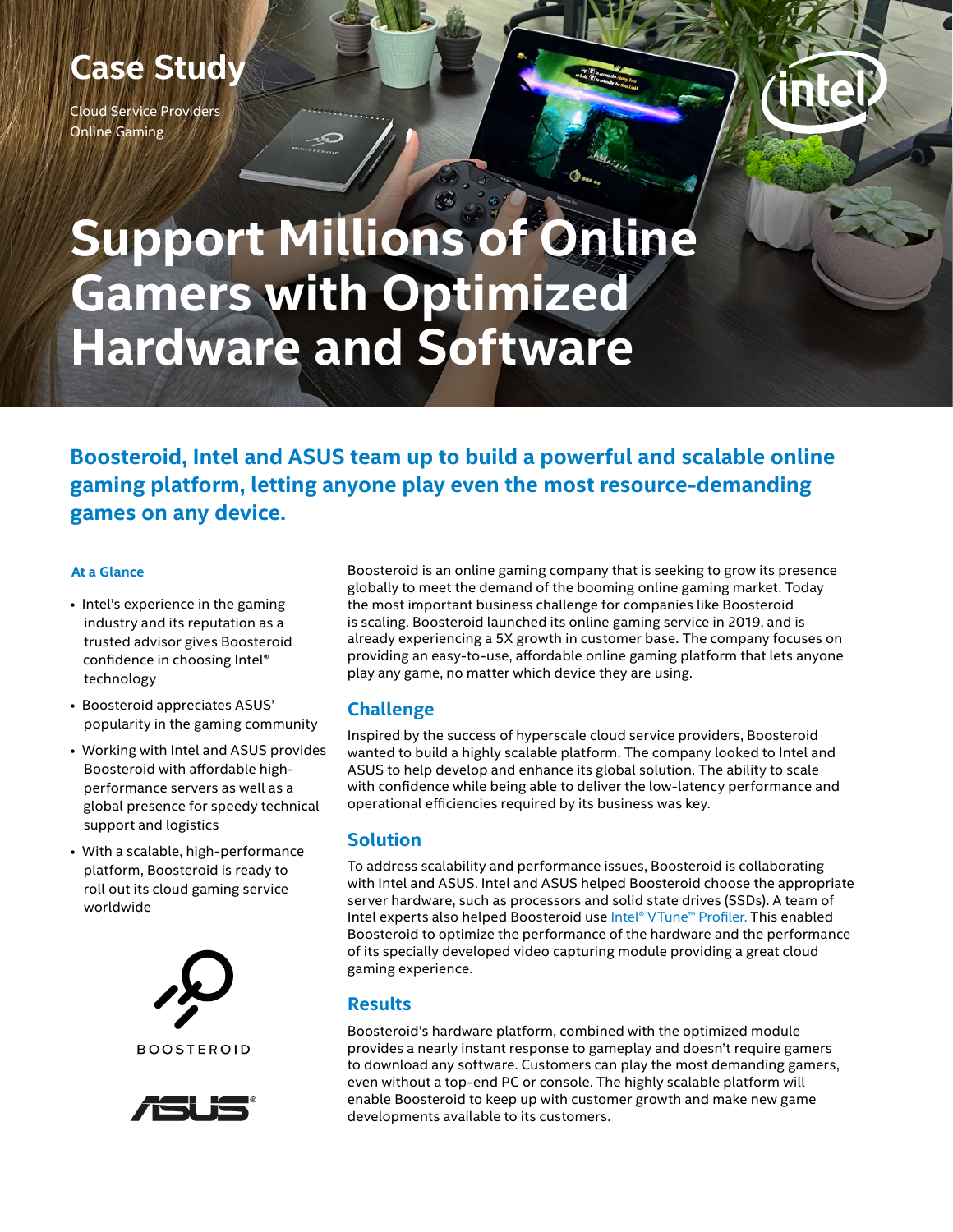Case Study | Support Millions of Online Gamers with Optimized Hardware and Software 2

#### **Scaling to Keep Pace with Market Growth**

The global online gaming market is expected to grow at a compound annual growth rate (CAGR) of 10 percent through 2025, reaching a value of USD 79 billion<sup>1</sup>. To keep pace with that rate of growth and to take advantage of new opportunities and new customers, online gaming companies must choose an infrastructure that provides high performance and that can scale quickly and affordably. When Boosteroid began forming its business model, it was looking for server hardware that met these needs.



With many servers to choose from, ASUS, Intel and Boosteroid spent a year working to pick the right one for the business. By talking with engineers from ASUS and Intel, Boosteroid was able to crystallize its requirements and choose a server that provided high performance and power efficiency at a good price point. Selecting partners with a quality gaming reputation and strong technical support were also important considerations for Boosteroid. These choices were critical in setting the business up for fast and extensive scaling as it expands its services across Europe.

#### **Affordable Online Gaming Server Powered by Intel and ASUS**

Boosteroid's cloud gaming platform (see Figure 1) is unique in the industry because all the games are hosted on Boosteroid's high-performance, low-latency servers; users receive an interactive video stream of their gameplay over the internet. The user's device is irrelevant to the gaming experience. What's more, customers don't have to download special browsers or software tools—all updates (both software and hardware) are carried out by the company itself. This means gamers can run high-end games from low-performance, outdated or ultraportable devices, and play wherever there's an internet connection. But providing efficient web-based access to high-end video games requires powerful hardware that can respond instantly to gaming activity.

Boosteroid worked closely with both Intel and ASUS to choose the right server model that provided the necessary online gaming performance. Because ASUS is known worldwide as a gaming brand and has broad adoption in the gaming community, Boosteroid was confident that ASUS could provide a server that met its needs: the ASUS ESC4000-G4S. This server is equipped with Intel® Xeon® Gold 6248 processors and Intel® SSD D3-S4510 Series with a total of 3.84 TB of storage. The server also has 192 GB of memory, a 10 Gbps network connection, and a gaming graphics processing unit (GPU). The company originally considered using a previous-generation Intel® Xeon® Scalable processor but went with 2nd generation because of the impressive performance gains. For example, a 2nd generation Intel® Xeon® Gold processor can provide up to a 1.33X percent performance gain compared to the previous generation<sup>2</sup>.



**Figure 1.** Boosteroid uses high-performance technology from ASUS and Intel to implement its high-performance, scalable online gaming platform.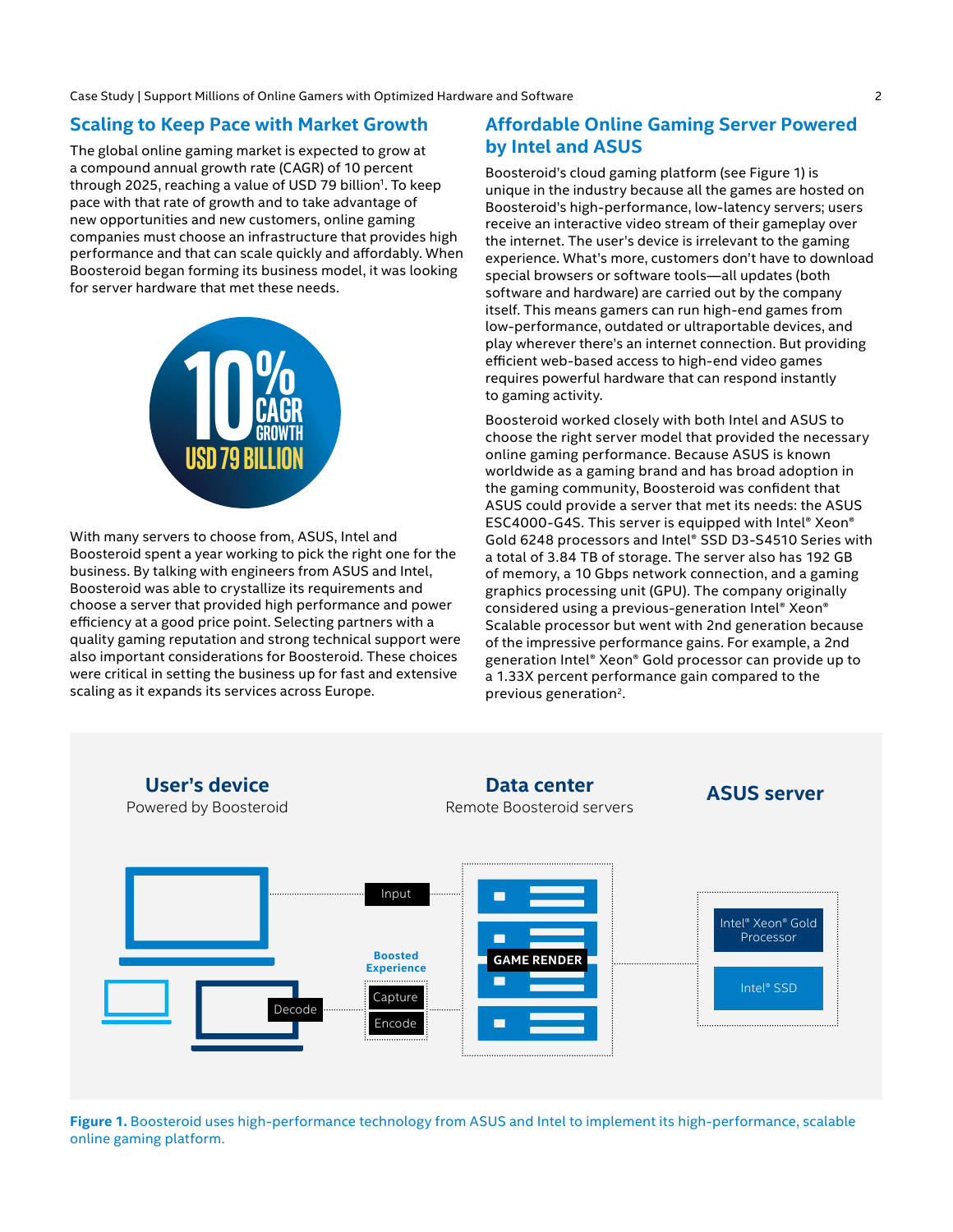Case Study | Support Millions of Online Gamers with Optimized Hardware and Software 3

"Boosteroid uses Intel® processors based on their high performance. A sufficient margin of performance of these processors allows us to withstand an ever-growing load. And these processors are not a bottleneck in the performance of the host as a whole."

 **— Ivan Ostretsov** Chief Technical Officer, Boosteroid

#### **Technical Components of Solution**

- **ASUS ESC4000-G4S.** Delivers incredible 2U server performance with best-in-class memory capacity and bandwidth.
- **Intel® Xeon® Gold 6248 processor.** Provides the necessary high performance for a desktop-as-aservice offering.
- **Intel® SSD D3-S4510 Series.** Large-capacity drives have excellent power consumption and reliability.
- **Intel® VTune™ Profiler.** Platform performance is enhanced through optimizations for Intel® hardware.

#### **Optimized Software Complements High-Performance Hardware**

Boosteroid used Intel VTune Profiler to customize its module for video capturing. The custom code enables full highdefinition (60 frames per second / 1080 pixel) gaming even when the internet connection is only 14 Mbps. By reducing the internet connection quality requirements, Boosteroid makes its gaming platform available to a larger number of users. The company also uses other advanced software tools to reduce latency and jitter and provide dynamic bitrate adjustment. The latter capability means Boosteroid's network can adjust the content quality or size on-the-fly in response to varying internet connection quality.

#### **Boosteroid, Intel and ASUS Collaborate to Improve Platform Performance**

Knowledge sharing and collaboration between Boosteroid, Intel and ASUS helped Boosteroid find the right solution for its needs. As mentioned earlier, ASUS engineers advised Boosteroid about what sort of hardware it needed to accomplish its scalability and performance goals. Intel engineers in collaboration with Boosteroid optimized the performance of the online gaming platform. Through the use of Intel VTune Profiler, Boosteroid gained insight into various

aspects of hardware and software performance and was able to tune and improve it. For example, based on information gathered from Intel VTune Profiler, Intel engineers suggested increasing the amount of memory to improve CPU utilization. Intel VTune Profiler also helped optimize performance.

#### **Boosteroid Poised for Significant Growth**

The close collaboration between Boosteroid, Intel and ASUS has set the online gaming company up for success in a fastgrowing market. Boosteroid's technical solution is ready to provide cloud gaming services worldwide, because it was tested on ASUS' distributed global technology hubs. The company now plans to scale rapidly, adding several hundred servers to its data centers in Europe and elsewhere. With high-performance hardware at an affordable price point, Boosteroid can attract new customers. It will soon offer a free-to-play model in addition to its affordable gaming subscriptions. Other future plans include offering loyalty programs and gaming championships, as well as virtual reality gaming. Outside of the gaming industry, the company plans to explore providing virtual desktop infrastructure (VDI) services to businesses, taking advantage of underutilized compute resources outside of peak gaming periods. The three companies are looking forward to a long-standing successful relationship that will help Boosteroid bring online gaming to the masses.

"Intel engineers always help us solve issues related to the optimization of the host virtual machine settings, and share their valuable experience and knowledge. Their support helps us solve the most complicated technical challenges."

 **— Maksym Maksymov** Head of DevOps, Boosteroid

#### **Spotlight on Boosteroid**

Boosteroid is an international online gaming company with offices in Ukraine, Romania, Serbia, the United Arab Emirates, and other countries. The co-founders conceived the business in 2017, and launched initially in Eastern Europe in 2019. The company's customer base has been expanding quickly; the company expects to launch services all around Europe in September 2020. The company's game catalog includes more than 200 games, and they have more than one million user registrations with approximately 100,000 active players. Currently Boosteroid employs more than 80 people, with expectations to grow the team over time.